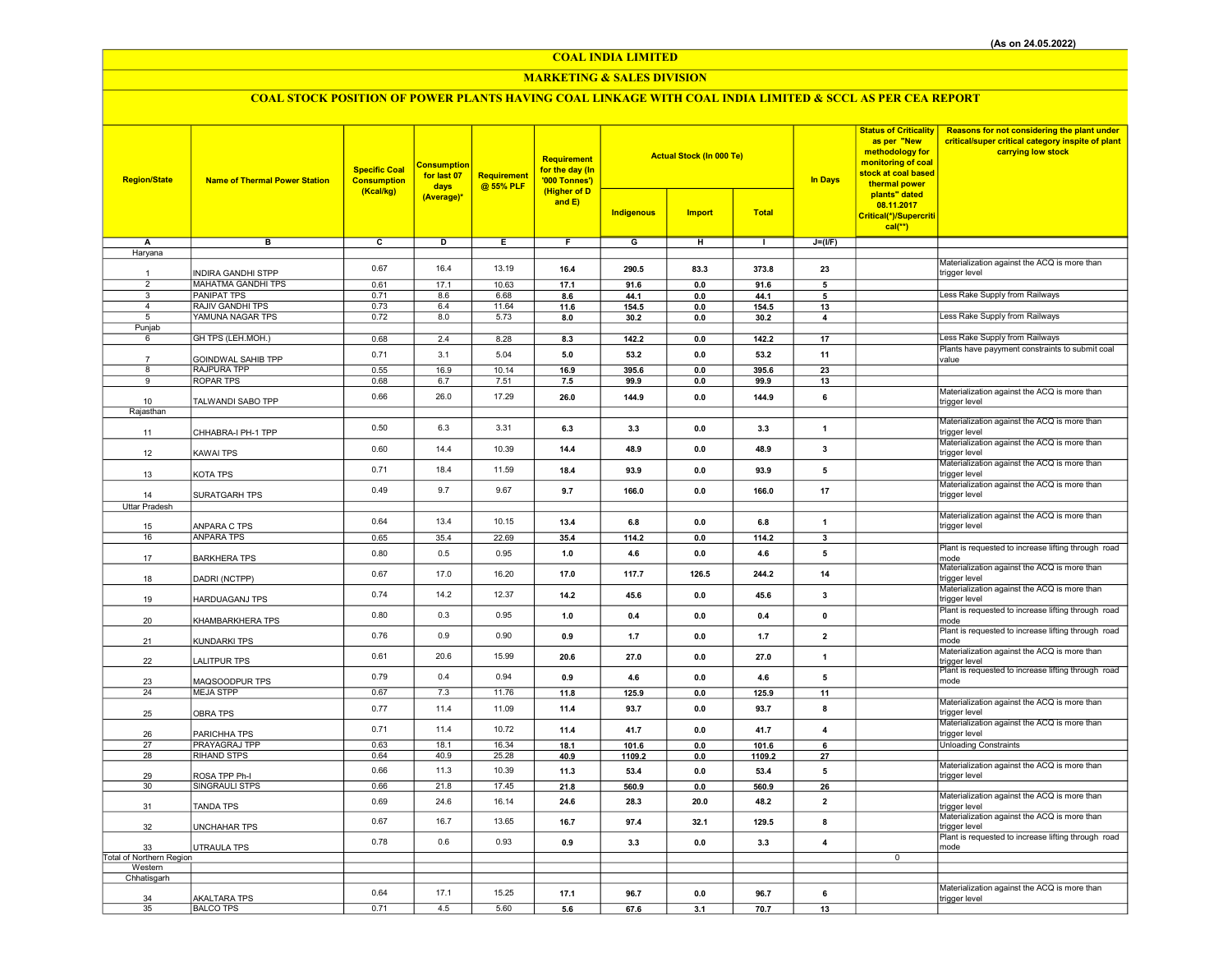## COAL INDIA LIMITED

# MARKETING & SALES DIVISION

# COAL STOCK POSITION OF POWER PLANTS HAVING COAL LINKAGE WITH COAL INDIA LIMITED & SCCL AS PER CEA REPORT

| <b>Region/State</b> | <b>Name of Thermal Power Station</b>       | <b>Specific Coal</b><br><b>Consumption</b><br>(Kcal/kg) | <b>Consumption</b><br>for last 07<br>days<br>(Average)* | Requirement<br>@ 55% PLF | Requirement<br>for the day (In<br>'000 Tonnes')<br>(Higher of D<br>and $E$ ) | Indigenous     | <b>Actual Stock (In 000 Te)</b><br><b>Import</b> | <b>Total</b>   | <b>In Days</b>     | <b>Status of Criticality</b><br>as per "New<br>methodology for<br>monitoring of coal<br>stock at coal based<br>thermal power<br>plants" dated<br>08.11.2017<br>Critical(*)/Supercriti<br>$cal$ <sup>**</sup> ) | Reasons for not considering the plant under<br>critical/super critical category inspite of plant<br>carrying low stock |
|---------------------|--------------------------------------------|---------------------------------------------------------|---------------------------------------------------------|--------------------------|------------------------------------------------------------------------------|----------------|--------------------------------------------------|----------------|--------------------|----------------------------------------------------------------------------------------------------------------------------------------------------------------------------------------------------------------|------------------------------------------------------------------------------------------------------------------------|
| А                   | в                                          | c                                                       | D                                                       | Е.                       | F.                                                                           | G              | н                                                | л.             | $J=(I/F)$          |                                                                                                                                                                                                                |                                                                                                                        |
|                     | <b>BANDAKHAR TPP</b>                       | 0.71                                                    | 3.6                                                     | 2.81                     | 3.6                                                                          | 28.1           | 0.0                                              | 28.1           | 8                  |                                                                                                                                                                                                                | Materialization against the ACQ is more than                                                                           |
| 36<br>37            | <b>BARADARHA TPS</b>                       | 0.77                                                    | 18.3                                                    | 12.25                    | 18.3                                                                         | 142.0          | 0.0                                              | 142.0          | 8                  |                                                                                                                                                                                                                | trigger level                                                                                                          |
| 38                  | <b>BHILAI TPS</b>                          | 0.76                                                    | 7.9                                                     | 5.01                     | 7.9                                                                          | 95.4           | 0.0                                              | 95.4           | 12                 |                                                                                                                                                                                                                |                                                                                                                        |
|                     |                                            | 0.75                                                    | 0.0                                                     | 5.95                     | 6.0                                                                          | 25.1           | 0.0                                              | 25.1           |                    |                                                                                                                                                                                                                | Materialization against the ACQ is more than                                                                           |
| 39                  | <b>BINJKOTE TPP</b>                        |                                                         |                                                         |                          |                                                                              |                |                                                  |                | 4                  |                                                                                                                                                                                                                | trigger level                                                                                                          |
| 40                  | <b>DSPM TPS</b>                            | 0.69                                                    | 6.7                                                     | 4.56                     | 6.7                                                                          | 29.1           | 0.0                                              | 29.1           | 4                  |                                                                                                                                                                                                                |                                                                                                                        |
| 41<br>42            | <b>KORBA STPS</b><br><b>KORBA-WEST TPS</b> | 0.67<br>0.78                                            | 40.8<br>16.4                                            | 22.94<br>13.79           | 40.8                                                                         | 406.1          | 0.0                                              | 406.1          | 10                 |                                                                                                                                                                                                                |                                                                                                                        |
| 43                  | LARA TPP                                   | 0.66                                                    | 21.7                                                    | 13.92                    | 16.4<br>21.7                                                                 | 215.9<br>244.3 | 0.0<br>0.0                                       | 215.9<br>244.3 | 13<br>11           |                                                                                                                                                                                                                |                                                                                                                        |
|                     |                                            |                                                         |                                                         |                          |                                                                              |                |                                                  |                |                    |                                                                                                                                                                                                                | Materialization against the ACQ is more than                                                                           |
| 44                  | NAWAPARA TPP                               | 0.79                                                    | 4.2                                                     | 6.28                     | 6.3                                                                          | 21.0           | 0.0                                              | 21.0           | 3                  |                                                                                                                                                                                                                | trigger level                                                                                                          |
| 45                  | PATHADI TPP                                | 0.65                                                    | 6.5                                                     | 5.18                     | 6.5                                                                          | 48.6           | 0.0                                              | 48.6           | $\overline{7}$     |                                                                                                                                                                                                                | Supply restricted considering high stock at their<br>end                                                               |
| 46                  | <b>SIPAT STPS</b>                          | 0.68                                                    | 34.0                                                    | 26.62                    | 34.0                                                                         | 397.3          | 9.9                                              | 407.3          | 12                 |                                                                                                                                                                                                                |                                                                                                                        |
|                     |                                            |                                                         |                                                         |                          |                                                                              |                |                                                  |                |                    |                                                                                                                                                                                                                | Materialization against the ACQ is more than                                                                           |
| 47                  | TAMNAR TPP                                 | 0.84                                                    | 27.6                                                    | 26.52                    | 27.6                                                                         | 111.8          | 0.0                                              | 111.8          | 4                  |                                                                                                                                                                                                                | trigger level                                                                                                          |
|                     |                                            | 0.75                                                    | 15.9                                                    | 14.22                    | 15.9                                                                         | 47.4           | 0.0                                              | 47.4           | 3                  |                                                                                                                                                                                                                | Materialization against the ACQ is more than                                                                           |
| 48                  | UCHPINDA TPP                               |                                                         |                                                         |                          |                                                                              |                |                                                  |                |                    |                                                                                                                                                                                                                | trigger level                                                                                                          |
| Gujarat             |                                            |                                                         |                                                         |                          |                                                                              |                |                                                  |                |                    |                                                                                                                                                                                                                | Materialization against the ACQ is more than                                                                           |
| 49                  | <b>GANDHI NAGAR TPS</b>                    | 0.69                                                    | 9.1                                                     | 5.71                     | 9.1                                                                          | 23.2           | 0.0                                              | 23.2           | $\mathbf{3}$       |                                                                                                                                                                                                                | trigger level                                                                                                          |
| 50                  | SABARMATI (D-F STATIONS)                   | 0.57                                                    | 4.2                                                     | 2.74                     | 4.2                                                                          | 13.7           | 66.9                                             | 80.6           | #REF!              |                                                                                                                                                                                                                |                                                                                                                        |
|                     |                                            | 0.67                                                    | 10.9                                                    | 9.85                     | 10.9                                                                         | 26.7           | 0.0                                              | 26.7           | $\overline{2}$     |                                                                                                                                                                                                                | Materialization against the ACQ is more than                                                                           |
| 51                  | <b>UKAI TPS</b>                            |                                                         |                                                         |                          |                                                                              |                |                                                  |                |                    |                                                                                                                                                                                                                | trigger level                                                                                                          |
| 52                  | <b>WANAKBORI TPS</b>                       | 0.67                                                    | 24.0                                                    | 20.22                    | 24.0                                                                         | 156.3          | 0.0                                              | 156.3          | $\overline{7}$     |                                                                                                                                                                                                                | Materialization against the ACQ is more than<br>trigger level                                                          |
| Madhya Pradesh      |                                            |                                                         |                                                         |                          |                                                                              |                |                                                  |                |                    |                                                                                                                                                                                                                |                                                                                                                        |
| 53                  | <b>AMARKANTAK EXT TPS</b>                  | 0.65                                                    | 2.9                                                     | 1.80                     | 2.9                                                                          | 47.6           | 0.0                                              | 47.6           | 16                 |                                                                                                                                                                                                                |                                                                                                                        |
| 54                  | <b>ANUPPUR TPP</b>                         | 0.65                                                    | 13.8                                                    | 10.31                    | 13.8                                                                         | 65.9           | 0.0                                              | 65.9           | 5                  |                                                                                                                                                                                                                |                                                                                                                        |
|                     |                                            | 0.74                                                    | 5.5                                                     | 4.88                     | 5.5                                                                          | 30.3           | 0.0                                              | 30.3           | 5                  |                                                                                                                                                                                                                | Materialization against the ACQ is more than                                                                           |
| 55                  | <b>BINA TPS</b>                            |                                                         |                                                         |                          |                                                                              |                |                                                  |                |                    |                                                                                                                                                                                                                | trigger level                                                                                                          |
| 56                  | <b>GADARWARA TPP</b>                       | 0.66                                                    | 17.8                                                    | 13.93                    | 17.8                                                                         | 21.3           | 94.8                                             | 116.1          | $\overline{7}$     |                                                                                                                                                                                                                | Materialization against the ACQ is more than<br>trigger level                                                          |
|                     |                                            |                                                         |                                                         |                          |                                                                              |                |                                                  |                |                    |                                                                                                                                                                                                                | Materialization against the ACQ is more than                                                                           |
| 57                  | KHARGONE STPP                              | 0.60                                                    | 15.5                                                    | 10.45                    | 15.5                                                                         | 61.1           | 80.1                                             | 141.1          | 9                  |                                                                                                                                                                                                                | trigger level                                                                                                          |
| 58                  | SANJAY GANDHI TPS                          | 0.82                                                    | 12.8                                                    | 14.57                    | 14.6                                                                         | 42.7           | 0.0                                              | 42.7           | 3                  |                                                                                                                                                                                                                | Non payment of dues                                                                                                    |
| 59                  | SATPURA TPS                                | 0.67                                                    | 5.2                                                     | 11.79                    | 11.8                                                                         | 97.1           | 0.0                                              | 97.1           | 8                  |                                                                                                                                                                                                                | Non Payment of Dues                                                                                                    |
| 60                  | <b>SEIONI TPP</b>                          | 0.64                                                    | 7.9                                                     | 5.06                     | 7.9                                                                          | 36.4           | 0.0                                              | 36.4           | 5                  |                                                                                                                                                                                                                | Materialization against the ACQ is more than<br>trigger level                                                          |
| 61                  | SHREE SINGAJI TPP                          | 0.71                                                    | 30.9                                                    | 23.50                    | 30.9                                                                         | 165.0          | 0.0                                              | 165.0          | 5                  |                                                                                                                                                                                                                | Non Payment of Dues                                                                                                    |
| 62                  | <b>VINDHYACHAL STPS</b>                    | 0.69                                                    | 66.5                                                    | 43.60                    | 66.5                                                                         | 1537.6         | 0.0                                              | 1537.6         | 23                 |                                                                                                                                                                                                                |                                                                                                                        |
| Maharashtra         |                                            |                                                         |                                                         |                          |                                                                              |                |                                                  |                |                    |                                                                                                                                                                                                                |                                                                                                                        |
|                     |                                            | 0.62                                                    | 11.0                                                    | 11.07                    | 11.1                                                                         | 40.7           | 0.0                                              | 40.7           | $\overline{4}$     |                                                                                                                                                                                                                | Materialization against the ACQ is more than                                                                           |
| 63                  | <b>AMRAVATI TPS</b>                        |                                                         |                                                         |                          |                                                                              |                |                                                  |                |                    |                                                                                                                                                                                                                | trigger level<br>Non payment of dues                                                                                   |
| 64<br>65            | <b>BHUSAWAL TPS</b><br><b>BUTIBORI TPP</b> | 0.72<br>0.67                                            | 19.0<br>0.0                                             | 11.44<br>5.31            | 19.0<br>5.3                                                                  | 25.8<br>59.7   | 0.0<br>0.0                                       | 25.8<br>59.7   | $\mathbf{1}$<br>11 |                                                                                                                                                                                                                |                                                                                                                        |
| 66                  | CHANDRAPUR(MAHARASHTRA) STPS               | 0.78                                                    | 39.7                                                    | 30.17                    | 39.7                                                                         | 281.4          | 0.0                                              | 281.4          | $\overline{7}$     |                                                                                                                                                                                                                | Non payment of dues                                                                                                    |
|                     |                                            |                                                         |                                                         |                          |                                                                              |                |                                                  |                |                    |                                                                                                                                                                                                                | Materialization against the ACQ is more than                                                                           |
| 67                  | <b>DAHANU TPS</b>                          | 0.62                                                    | 6.1                                                     | 4.09                     | 6.1                                                                          | 1.9            | 0.5                                              | 2.4            | $\mathbf 0$        |                                                                                                                                                                                                                | trigger level                                                                                                          |
|                     |                                            | 0.67                                                    | 6.9                                                     | 5.34                     | 6.9                                                                          | 56.2           | 0.0                                              | 56.2           | 8                  |                                                                                                                                                                                                                | Materialization against the ACQ is more than                                                                           |
| 68                  | DHARIWAL TPP                               |                                                         |                                                         |                          |                                                                              |                |                                                  |                |                    |                                                                                                                                                                                                                | trigger level<br>Materialization against the ACQ is more than                                                          |
| 69                  | <b>GMR WARORA TPS</b>                      | 0.67                                                    | 8.2                                                     | 5.29                     | 8.2                                                                          | 95.1           | 0.0                                              | 95.1           | 12                 |                                                                                                                                                                                                                | trigger level                                                                                                          |
|                     |                                            | 0.89                                                    | 20.2                                                    | 15.72                    |                                                                              |                | 0.0                                              | 105.6          | 5                  |                                                                                                                                                                                                                | Materialization against the ACQ is more than                                                                           |
| 70                  | KHAPARKHEDA TPS                            |                                                         |                                                         |                          | 20.2                                                                         | 105.6          |                                                  |                |                    |                                                                                                                                                                                                                | trigger level                                                                                                          |
| 71                  | <b>KORADI TPS</b>                          | 0.76                                                    | 28.4                                                    | 22.08                    | 28.4                                                                         | 96.7           | $0.0\,$                                          | 96.7           | 3                  |                                                                                                                                                                                                                | Non payment of dues<br>Materialization against the ACQ is more than                                                    |
| 72                  | <b>MAUDA TPS</b>                           | 0.70                                                    | 26.2                                                    | 21.29                    | 26.2                                                                         | 122.3          | 27.3                                             | 149.6          | 6                  |                                                                                                                                                                                                                | trigger level                                                                                                          |
| 73                  | <b>NASIK TPS</b>                           | 0.81                                                    | 6.8                                                     | 6.72                     | 6.8                                                                          | 23.4           | 0.0                                              | 23.4           | 3                  |                                                                                                                                                                                                                | Non payment of dues                                                                                                    |
| 74                  | <b>PARAS TPS</b>                           | 0.74                                                    | 7.0                                                     | 4.90                     | 7.0                                                                          | 85.5           | 0.0                                              | 85.5           | 12                 |                                                                                                                                                                                                                | Non payment of dues                                                                                                    |
| 75                  | <b>PARLITPS</b>                            | 0.67                                                    | 6.5                                                     | 6.65                     | 6.7                                                                          | 118.6          | 0.0                                              | 118.6          | 18                 |                                                                                                                                                                                                                | Non payment of dues                                                                                                    |
|                     |                                            |                                                         |                                                         |                          |                                                                              |                |                                                  |                |                    |                                                                                                                                                                                                                | Materialization against the ACQ is more than                                                                           |
| 76                  | <b>SOLAPUR STPS</b>                        | 0.56                                                    | 9.6                                                     | 9.73                     | 9.7                                                                          | 69.0           | 14.8                                             | 83.8           | 9                  |                                                                                                                                                                                                                | trigger level                                                                                                          |
|                     |                                            | 0.66                                                    | 38.0                                                    | 28.73                    | 38.0                                                                         | 188.4          | 0.0                                              | 188.4          | 5                  |                                                                                                                                                                                                                | Materialization against the ACQ is more than                                                                           |
| 77                  | <b>TIRORA TPS</b>                          |                                                         |                                                         |                          |                                                                              |                |                                                  |                |                    |                                                                                                                                                                                                                | trigger level                                                                                                          |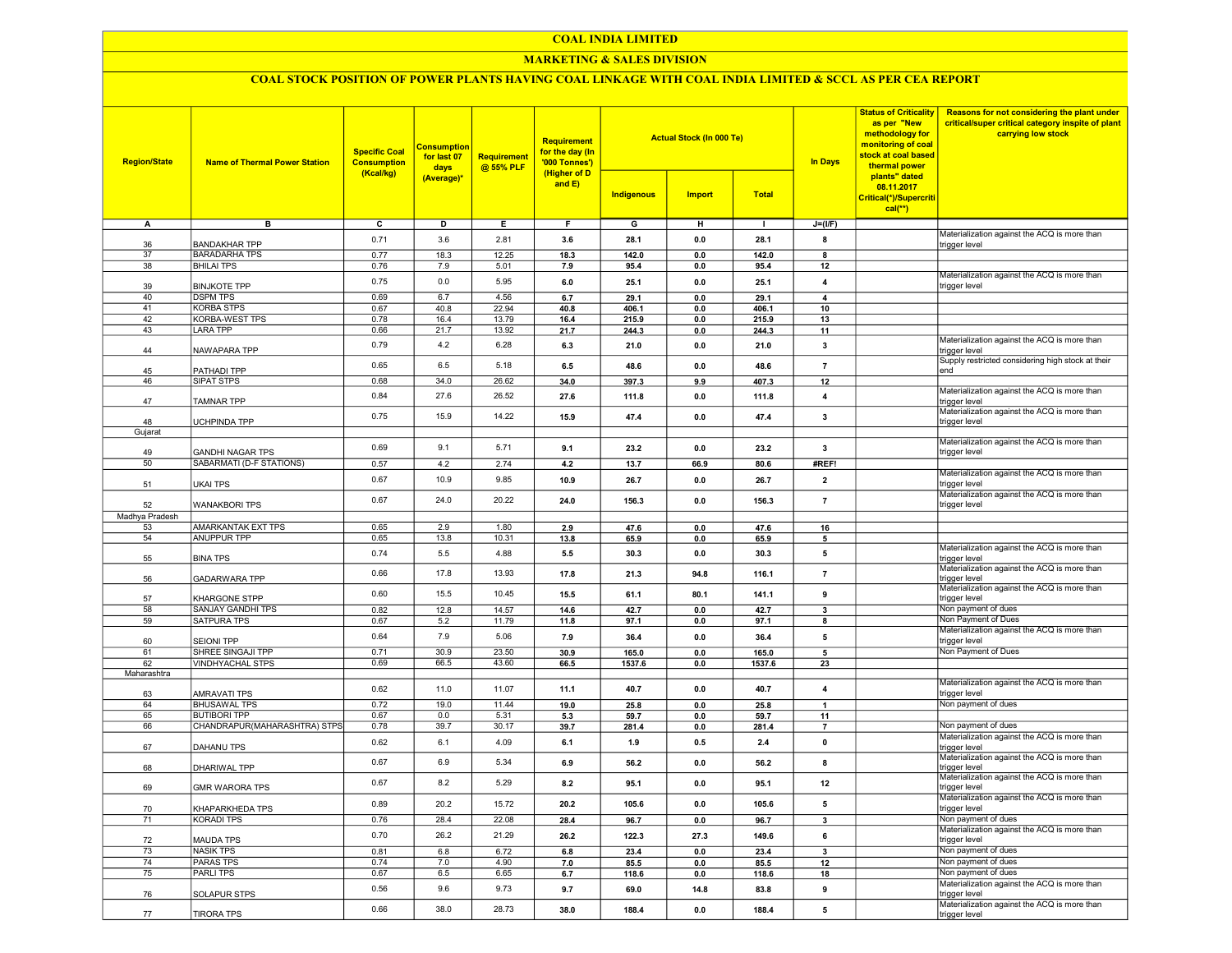#### COAL INDIA LIMITED

## **MARKETING & SALES DIVISION**

# COAL STOCK POSITION OF POWER PLANTS HAVING COAL LINKAGE WITH COAL INDIA LIMITED & SCCL AS PER CEA REPORT

| <b>Region/State</b>             | <b>Name of Thermal Power Station</b> | <b>Specific Coal</b><br><b>Consumption</b><br>(Kcal/kg) | <b>Consumption</b><br>for last 07<br>days<br>(Average)* | Requirement<br>@ 55% PLF | <b>Requirement</b><br>for the day (In<br>'000 Tonnes')<br>(Higher of D<br>and $E$ ) |            | <b>Actual Stock (In 000 Te)</b> |              | <b>In Days</b> | <b>Status of Criticality</b><br>as per "New<br>methodology for<br>monitoring of coal<br>stock at coal based<br>thermal power<br>plants" dated<br>08.11.2017<br>Critical(*)/Supercriti<br>$cal$ (**) | Reasons for not considering the plant under<br>critical/super critical category inspite of plant<br>carrying low stock |
|---------------------------------|--------------------------------------|---------------------------------------------------------|---------------------------------------------------------|--------------------------|-------------------------------------------------------------------------------------|------------|---------------------------------|--------------|----------------|-----------------------------------------------------------------------------------------------------------------------------------------------------------------------------------------------------|------------------------------------------------------------------------------------------------------------------------|
|                                 |                                      |                                                         |                                                         |                          |                                                                                     | Indigenous | <b>Import</b>                   | <b>Total</b> |                |                                                                                                                                                                                                     |                                                                                                                        |
| A                               | в                                    | $\overline{c}$                                          | $\overline{D}$                                          | Е                        | F                                                                                   | G          | н                               | $\mathbf{I}$ | $J=(VF)$       |                                                                                                                                                                                                     |                                                                                                                        |
| 78                              | <b>WARDHA WARORA TPP</b>             | 0.66                                                    | 5.3                                                     | 4.71                     | 5.3                                                                                 | 148.3      | 0.0                             | 148.3        | 28             |                                                                                                                                                                                                     |                                                                                                                        |
| Total of Western Region         |                                      |                                                         |                                                         |                          |                                                                                     |            |                                 |              |                | $\overline{0}$                                                                                                                                                                                      |                                                                                                                        |
| Southern                        |                                      |                                                         |                                                         |                          |                                                                                     |            |                                 |              |                |                                                                                                                                                                                                     |                                                                                                                        |
| Andhra Pradesh                  |                                      | 0.66                                                    | 11.9                                                    | 13.85                    |                                                                                     |            |                                 |              |                |                                                                                                                                                                                                     | Materialization against the ACQ is more than                                                                           |
| 79                              | DAMODARAM SANJEEVAIAH TPS            |                                                         |                                                         |                          | 13.8                                                                                | 52.9       | 0.0                             | 52.9         | 4              |                                                                                                                                                                                                     | trigger level<br>Materialization against the ACQ is more than                                                          |
| 80                              | Dr. N.TATA RAO TPS                   | 0.77                                                    | 26.4                                                    | 17.90                    | 26.4                                                                                | 117.3      | 0.0                             | 117.3        | 4              |                                                                                                                                                                                                     | trigger level<br>Materialization against the ACQ is more than                                                          |
| 81                              | PAINAMPURAM TPP                      | 0.59                                                    | 14.6                                                    | 10.21                    | 14.6                                                                                | 45.3       | 109.8                           | 155.1        | 11             |                                                                                                                                                                                                     | trigger level                                                                                                          |
| 82                              | RAYALASEEMA TPS                      | 0.76                                                    | 19.6                                                    | 16.60                    | 19.6                                                                                | 38.3       | 0.0                             | 38.3         | $\mathbf{2}$   |                                                                                                                                                                                                     | Materialization against the ACQ is more than<br>trigger level                                                          |
| 83                              | SIMHADRI                             | 0.78                                                    | 23.2                                                    | 20.54                    | 23.2                                                                                | 335.8      | 76.1                            | 411.9        | 18             |                                                                                                                                                                                                     | Materialization against the ACQ is more than<br>trigger level                                                          |
| 84                              | <b>SGPL TPP</b>                      | 0.53                                                    | 14.4                                                    | 9.26                     | 14.4                                                                                | 1.4        | 193.0                           | 194.4        | 13             |                                                                                                                                                                                                     | Materialization against the ACQ is more than<br>trigger level                                                          |
| 85                              | <b>VIZAG TPP</b>                     | 0.67                                                    | 13.2                                                    | 9.20                     | 13.2                                                                                | 40.9       | 0.0                             | 40.9         | 3              |                                                                                                                                                                                                     | Less Supply of rakes from Railways                                                                                     |
| Karnataka                       |                                      |                                                         |                                                         |                          |                                                                                     |            |                                 |              |                |                                                                                                                                                                                                     |                                                                                                                        |
| 86                              | <b>BELLARY TPS</b>                   | 0.63                                                    | 11.1                                                    | 14.23                    | 14.2                                                                                | 164.0      | 0.0                             | 164.0        | 12             |                                                                                                                                                                                                     | Materialization against the ACQ is more than<br>trigger level                                                          |
| 87                              | <b>KUDGI STPP</b>                    | 0.63                                                    | 16.9                                                    | 19.90                    | 19.9                                                                                | 114.5      | 2.3                             | 116.8        | 6              |                                                                                                                                                                                                     | Materialization against the ACQ is more than<br>trigger level                                                          |
| 88                              | RAICHUR TPS                          | 0.66                                                    | 16.0                                                    | 14.98                    | 16.0                                                                                | 83.7       | 0.0                             | 83.7         | 5              |                                                                                                                                                                                                     | Materialization against the ACQ is more than<br>trigger level                                                          |
| 89                              | YERMARUS TPP                         | 0.62                                                    | 10.9                                                    | 13.09                    | 13.1                                                                                | 135.9      | 0.0                             | 135.9        | 10             |                                                                                                                                                                                                     | Materialization against the ACQ is more than<br>trigger level                                                          |
| <b>Tamil Nadu</b>               |                                      |                                                         |                                                         |                          |                                                                                     |            |                                 |              |                |                                                                                                                                                                                                     |                                                                                                                        |
| 90                              | <b>METTUR TPS</b>                    | 0.81                                                    | 13.1                                                    | 8.98                     | 13.1                                                                                | 143.8      | 0.0                             | 143.8        | 11             |                                                                                                                                                                                                     | Materialization against the ACQ is more than<br>trigger level                                                          |
| 91                              | METTUR TPS - II                      | 0.78                                                    | 7.6                                                     | 6.16                     | 7.6                                                                                 | 57.4       | 0.0                             | 57.4         | 8              |                                                                                                                                                                                                     | Materialization against the ACQ is more than<br>trigger level                                                          |
| 92                              | NORTH CHENNAI TPS                    | 0.82                                                    | 26.8                                                    | 19.78                    | 26.8                                                                                | 86.7       | 21.9                            | 108.6        | $\overline{4}$ |                                                                                                                                                                                                     | Materialization against the ACQ is more than<br>trigger level                                                          |
| 93                              | <b>TUTICORIN TPS</b>                 | 0.96                                                    | 8.9                                                     | 13.31                    | 13.3                                                                                | 148.3      | 0.0                             | 148.3        | 11             |                                                                                                                                                                                                     | Materialization against the ACQ is more than<br>trigger level                                                          |
| 94                              | <b>VALLUR TPP</b>                    | 0.72                                                    | 17.9                                                    | 14.26                    | 17.9                                                                                | 183.7      | 0.0                             | 183.7        | 10             |                                                                                                                                                                                                     | Materialization against the ACQ is more than<br>trigger level                                                          |
| Telangana                       |                                      |                                                         |                                                         |                          |                                                                                     |            |                                 |              |                |                                                                                                                                                                                                     |                                                                                                                        |
| 95                              | <b>BHADRADRI TPP</b>                 | 0.69                                                    | 7.7                                                     | 9.83                     | 9.8                                                                                 | 111.4      | 0.0                             | 111.4        | 11             |                                                                                                                                                                                                     |                                                                                                                        |
| 96                              | <b>KAKATIYA TPS</b>                  | 0.57                                                    | 13.5                                                    | 8.33                     | 13.5                                                                                | 147.4      | 0.0                             | 147.4        | 11             |                                                                                                                                                                                                     |                                                                                                                        |
| 97                              | <b>KOTHAGUDEM TPS (NEW)</b>          | 0.64                                                    | 14.5                                                    | 8.46                     | 14.5                                                                                | 71.6       | 0.0                             | 71.6         | 5              |                                                                                                                                                                                                     |                                                                                                                        |
| 98                              | KOTHAGUDEM TPS (STAGE-7)             | 0.50                                                    | 9.3                                                     | 5.23                     | 9.3                                                                                 | 46.8       | 0.0                             | 46.8         | 5              |                                                                                                                                                                                                     |                                                                                                                        |
| 99                              | <b>RAMAGUNDEM STPS</b>               | 0.62                                                    | 29.4                                                    | 21.33                    | 29.4                                                                                | 169.6      | 8.1                             | 177.6        | 6              |                                                                                                                                                                                                     |                                                                                                                        |
| 100                             | RAMAGUNDEM-B TPS<br>SINGARENI TPP    | 0.77<br>0.58                                            | 0.7<br>14.2                                             | 0.64<br>9.12             | 0.7                                                                                 | 11.2       | 0.0                             | 11.2         | 17             |                                                                                                                                                                                                     |                                                                                                                        |
| 101<br>Total of Southern Region |                                      |                                                         |                                                         |                          | 14.2                                                                                | 92.6       | 0.0                             | 92.6         | $\overline{7}$ | $\overline{0}$                                                                                                                                                                                      |                                                                                                                        |
| Eastern                         |                                      |                                                         |                                                         |                          |                                                                                     |            |                                 |              |                |                                                                                                                                                                                                     |                                                                                                                        |
| Bihar                           |                                      |                                                         |                                                         |                          |                                                                                     |            |                                 |              |                |                                                                                                                                                                                                     |                                                                                                                        |
| 102                             | <b>BARAUNI TPS</b>                   | 0.63                                                    | 6.0                                                     | 5.90                     | 6.0                                                                                 | 62.5       | 0.0                             | 62.5         | 10             |                                                                                                                                                                                                     |                                                                                                                        |
| 103                             | <b>BARH I</b>                        | 0.67                                                    | 8.4                                                     | 5.84                     | 8.4                                                                                 | 67.9       | 0.0                             | 67.9         | 8              |                                                                                                                                                                                                     |                                                                                                                        |
| 104                             | <b>BARH II</b>                       | 0.67                                                    | 16.8                                                    | 11.67                    | 16.8                                                                                | 135.9      | 0.0                             | 135.9        | 8              |                                                                                                                                                                                                     |                                                                                                                        |
| 105                             | KAHALGAON TPS                        | 0.80                                                    | 27.2                                                    | 24.62                    | 27.2                                                                                | 235.1      | 29.9                            | 265.1        | 10             |                                                                                                                                                                                                     | Materialization against the ACQ is more than<br>trigger level                                                          |
| 106                             | MUZAFFARPUR TPS                      | 0.77                                                    | 5.6                                                     | 3.95                     | 5.6                                                                                 | 48.4       | 0.0                             | 48.4         | 9              |                                                                                                                                                                                                     | Materialization against the ACQ is more than<br>trigger level                                                          |
| 107                             | NABINAGAR STPP                       | 0.58                                                    | 27.6                                                    | 15.21                    | 27.6                                                                                | 143.7      | 4.0                             | 147.7        | 5              |                                                                                                                                                                                                     |                                                                                                                        |
| 108                             | NABINAGAR TPP                        | 0.69                                                    | 13.9                                                    | 9.06                     | 13.9                                                                                | 48.1       | 0.0                             | 48.1         | 3              |                                                                                                                                                                                                     | Materialization against the ACQ is more than<br>trigger level                                                          |
| Jharkhand                       |                                      |                                                         |                                                         |                          |                                                                                     |            |                                 |              |                |                                                                                                                                                                                                     |                                                                                                                        |
| 109                             | BOKARO TPS 'A' EXP                   | 0.57                                                    | 4.7                                                     | 3.78                     | 4.7                                                                                 | 110.9      | 0.0                             | 110.9        | 24             |                                                                                                                                                                                                     |                                                                                                                        |
| 110                             | CHANDRAPURA(DVC) TPS                 | 0.61                                                    | 3.7                                                     | 4.06                     | 4.1                                                                                 | 163.7      | 20.8                            | 184.5        | 45             |                                                                                                                                                                                                     |                                                                                                                        |
| 111                             | JOJOBERA TPS                         | 0.69                                                    | 3.9                                                     | 2.18                     | 3.9                                                                                 | 39.6       | 0.0                             | 39.6         | 10             |                                                                                                                                                                                                     |                                                                                                                        |
| 112                             | <b>KODARMA TPP</b>                   | 0.62                                                    | 13.6                                                    | 8.23                     | 13.6                                                                                | 69.6       | 17.7                            | 87.3         | 6              |                                                                                                                                                                                                     |                                                                                                                        |
| 113                             | MAHADEV PRASAD STPP                  | 0.70                                                    | 7.9                                                     | 5.01                     | 7.9                                                                                 | 44.9       | 0.0                             | 44.9         | 6              |                                                                                                                                                                                                     | Materialization against the ACQ is more than<br>trigger level                                                          |
| 114                             | MAITHON RB TPP                       | 0.64                                                    | 12.5                                                    | 8.89                     | 12.5                                                                                | 224.3      | 0.0                             | 224.3        | 18             |                                                                                                                                                                                                     |                                                                                                                        |